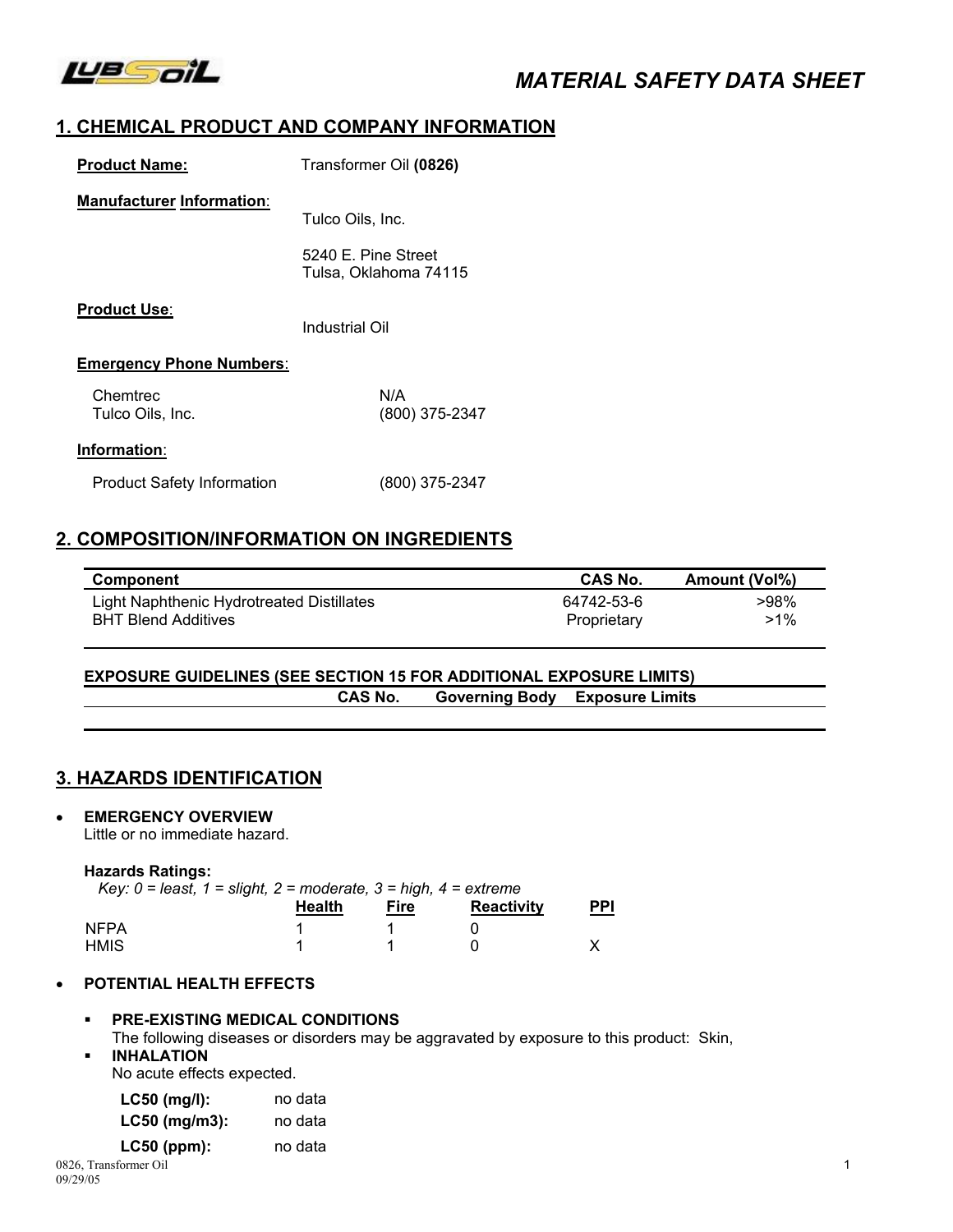**SKIN** 

Practically non-toxic if absorbed through the skin. May cause minimal skin irritation.

**Draize Skin Score:** no data **Out of 8.0 LD50 (mg/kg):** no data

**EYES** 

No eye effect expected.

**INGESTION** 

Practically non-toxic if ingested. **LD50 (g/kg):** no data

# **4. FIRST AID MEASURES**

• **INHALATION** 

No specific treatment is necessary since this material is not likely to be hazardous by inhalation. If exposed to excessive levels of dusts or fumes, remove to fresh air and get medical attention if cough of other symptoms develop.

- **SKIN**
- Wash with soap and water. Get medical attention if irritation develops or persists. Wash clothing before reuse.
- **EYES**

Hold eyelids apart and flush eyes with plenty of water for at least 15 minutes. If eye irritation persists, obtain medical treatment.

• **INGESTION** 

Material is practically non-toxic. Induction of vomiting is not required. Get medical attention immediately.

### **5. FIRE FIGHTING MEASURES**

• **EXTINGUISHING MEDIA** 

Water spray Regular foam Dry chemical Carbon dioxide

• **FIRE FIGHTING INSTRUCTIONS** 

Wear structural fire fighting gear. As in any fire, wear self-contained breathing apparatus pressure-demand, MSHA/NIOSH (approved or equivalent) and full protective gear.

### **FLAMMABLE PROPERTIES**

|                                 | <b>Typical</b> | <b>Minimum</b> | Maximum | <b>Text Result</b> | <b>Units</b> | Method |
|---------------------------------|----------------|----------------|---------|--------------------|--------------|--------|
| Flash Point                     |                | 300            |         |                    |              | COC    |
| <b>Autoignition Temperature</b> |                |                |         | N/A                |              | N/A    |
| Lower Explosion Limit           |                |                |         | no data            | $\%$         | N/A    |
| Upper Explosion Limit           |                |                |         | no data            | %            | N/A    |

# **6. ACCIDENTAL RELEASE MEASURES**

Contain spilled liquid with sand or earth. DO NOT use combustible materials such as sawdust. Use appropriate personal protective equipment as stated in Section 8 of this MSDS. Advise the Environmental Protection Agency (EPA) and appropriate state agencies, if required. Absorb spill with inert material (e.g., dry sand or earth), then place in a chemical waste container. Vacuum or sweep up material and place in a disposal container.

# **7. HANDLING AND STORAGE**

- **HANDLING** 
	- Wash thoroughly after handling.

• **STORAGE**  NFPA class IIIB storage. Flash point is greater than 200 degrees F.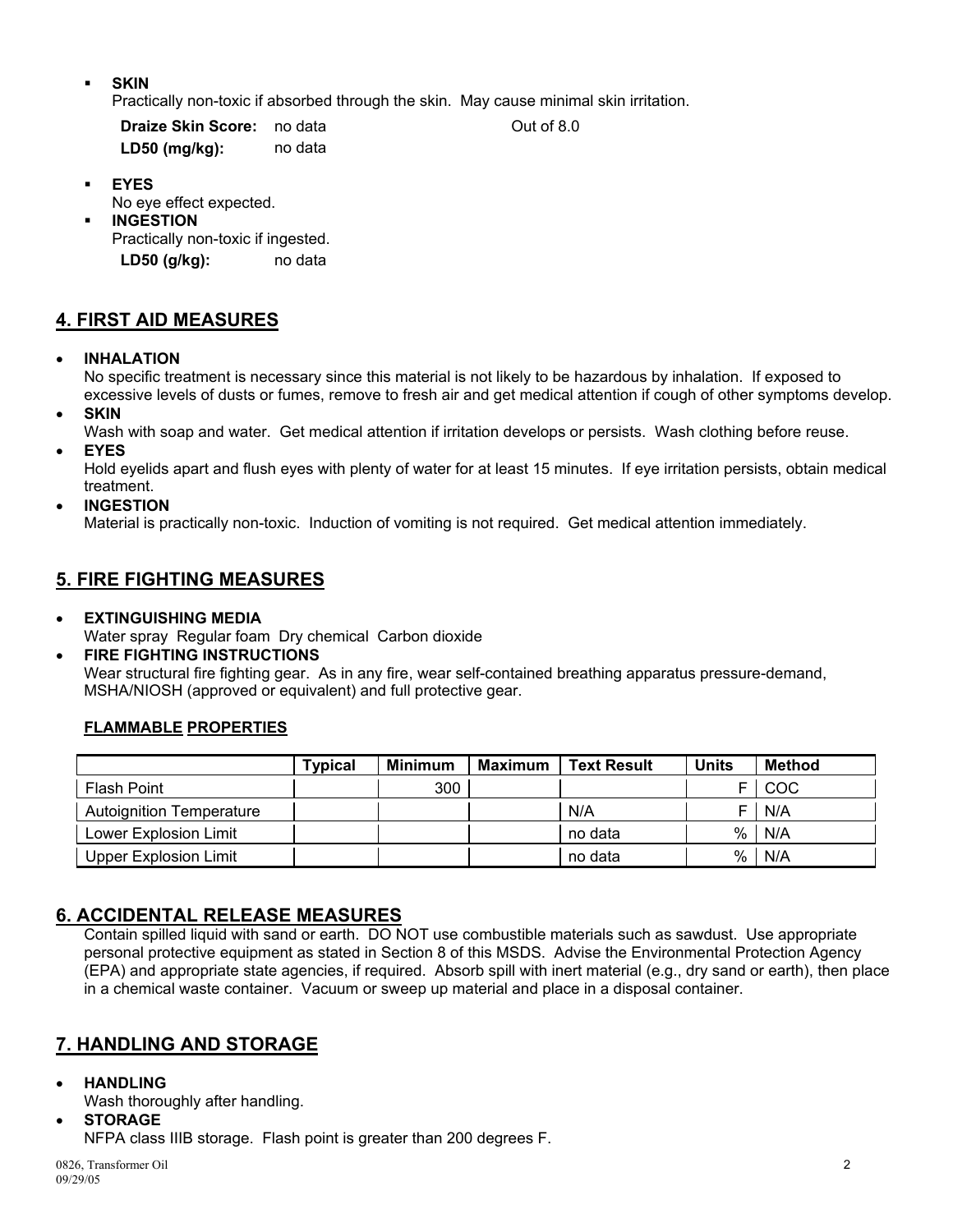# **8. EXPOSURE CONTROLS/PERSONAL PROTECTION**

Consult With a Health and Safety Professional for Specific Selections

#### • **ENGINEERING CONTROLS**

Use with adequate ventilation. Ventilation is normally required when handling or using this product to keep exposure to airborne contaminants below the exposure limit. Mechanical ventilation recommended.

### • **PERSONAL PROTECTION**

#### **EYE PROTECTION**

Safety glasses (with side shields) recommended. Splash proof chemical goggles are recommended to protect against the splash of product.

#### **GLOVES or HAND PROTECTION**

Protective gloves are recommended when prolonged skin contact cannot be avoided. The glove(s) listed below may provide protection against permeation. Gloves of other chemically resistant materials may not provide adequate protection. Neoprene; Nitrile; Viton;

#### **RESPIRATORY PROTECTION**

Concentration in air determines the level of respiratory protection needed. Use only NIOSH certified respiratory equipment. Respiratory protection is not usually needed unless product is heated or misted.. Half-mask air purifying respirator with dust / mist filters or HEPA filter cartridges is acceptable for exposures to ten (10) times the exposure limit. Full-face air purifying respirator with dust / mist filters or HEPA filter cartridges is acceptable for exposures to fifty (50) times the exposure limit. Protection by air purifying respirators is limited. Use a positive pressure-demand full-face supplied air respirator or SCBA for exposures greater than fifty (50) times the exposure limit. If exposure is above the IDLH (Immediately Dangerous to Life and Health) or there is the possibility of an uncontrolled release, or exposure levels are unknown, then use a positive pressure-demand fullface supplied air respirator with escape bottle or SCBA. Wear a NIOSH/MSHA-approved (or equivalent) fullfacepiece airline respirator in the positive pressure mode with emergency escape provisions.

#### **OTHER**

Where splashing is possible, full chemically resistant protective clothing (e.g., acid suit) and boots are required. Polyvinyl alcohol (PVA); The following materials are acceptable for use as protective clothing: Polyvinyl chloride (PVC); Neoprene; Nitrile; Viton; Polyurethane; Facilities storing or utilizing this material should be equipped with an eyewash facility and a safety shower. Remove contaminated clothing and wash before reuse. For nonfire emergencies, respiratory protection may be necessary and wear appropriate protective clothing to avoid contact with material.

| <b>Physical Property</b>     | <b>Typical</b> | <b>Units</b> | <b>Text Result</b> | <b>Reference</b> |
|------------------------------|----------------|--------------|--------------------|------------------|
| Appearance                   |                | N/A          | Pale Straw/White   |                  |
| <b>Boiling Point</b>         |                | F            | no data            |                  |
| <b>Bulk Density</b>          |                | lb/gal       | no data            |                  |
| <b>Melting Point</b>         |                | F            | no data            |                  |
| Molecular Weight             |                | g/mole       | No data            |                  |
| Octanol/Water<br>Coefficient |                | N/A          | no data            |                  |
| pH                           |                | N/A          | no data            |                  |
| <b>Specific Gravity</b>      |                | N/A          |                    |                  |
| Solubility In Water          |                | wt $%$       | NIL                |                  |
| Odor                         |                | N/A          | Light Bland        |                  |
| Odor Threshold               |                | ppm          | no data            |                  |
| Vapor Pressure               |                | mmHg         | < 0.0001           | @ 20 C           |
| Viscosity (F)                |                | <b>SUS</b>   |                    | @ 100 F          |
| Viscosity (C)                | 9.01           | CsT          |                    | @ 40 C           |
| 0826. Transformer Oil        |                |              |                    |                  |

# **9. PHYSICAL AND CHEMICAL PROPERTIES**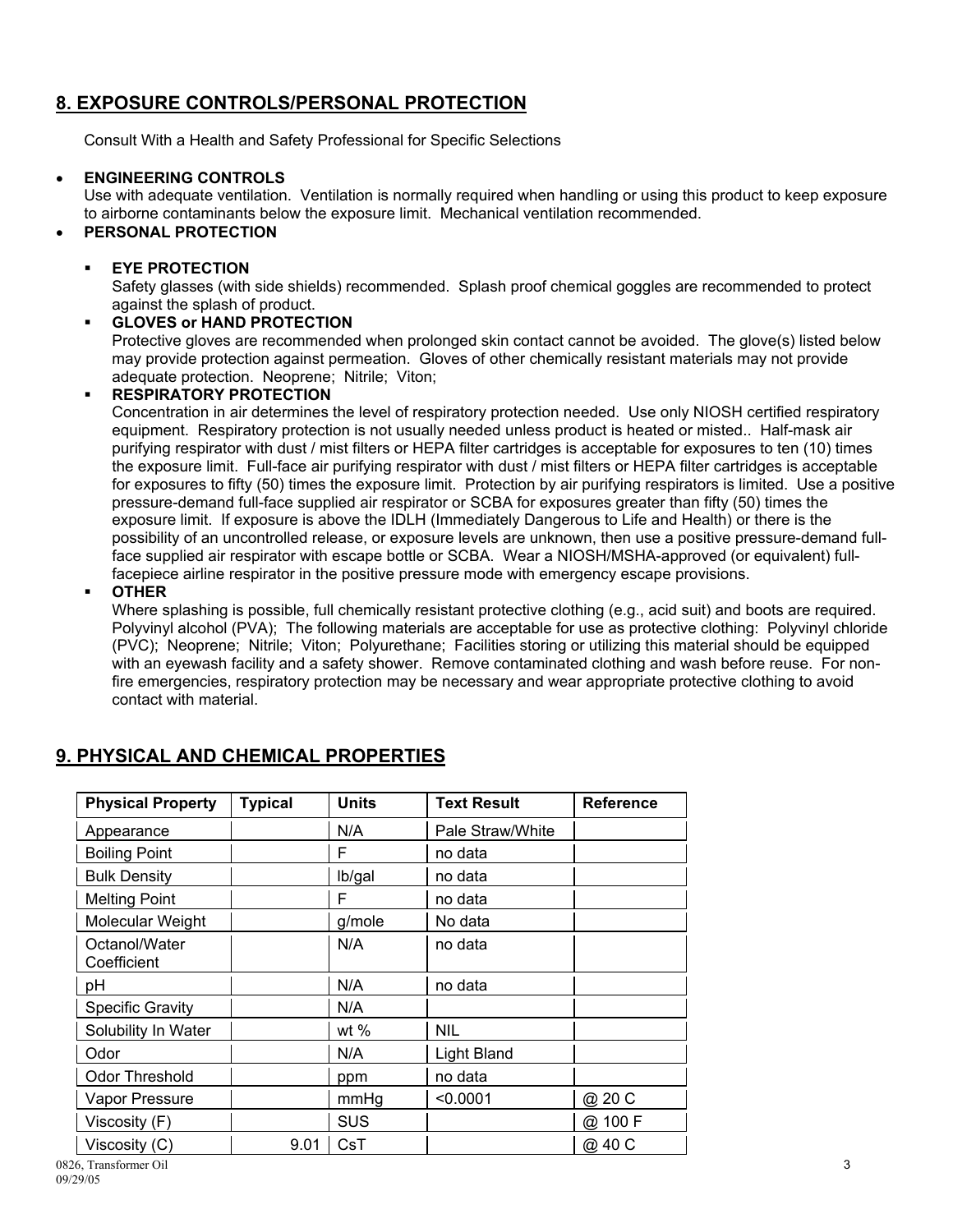| <b>NIL</b><br>%<br>$\sim$<br>%<br>วiatile<br>wt<br>$\mathbf{v}$ |
|-----------------------------------------------------------------|
|-----------------------------------------------------------------|

### **10. STABILITY AND REACTIVITY**

- **STABILITY Stable**
- **CONDITIONS TO AVOID**  Avoid heat, sparks and open flame.
- **INCOMPATIBILITY**  Strong oxidizers
- **HAZARDOUS DECOMPOSITION PRODUCTS**  Combustion may produce carbon monoxide, carbon dioxide and other asphyxiants.
- **HAZARDOUS POLYMERIZATION**  Will not polymerize.

### **11. ECOLOGICAL INFORMATION**

No data available

### **12. DISPOSAL CONSIDERATIONS**

Follow federal, state and local regulations. This material is not a RCRA hazardous waste, if not contaminated. If material has been "used", RCRA criteria (ignitability, reactivity, corrosivity and toxicity) must be determined. Do not flush material to drain or storm sewer. Contract to authorized disposal service.

### **13. TRANSPORT INFORMATION**

| <b>Governing Body</b> | Mode   | <b>Proper Shipping Name</b> |           |               |  |
|-----------------------|--------|-----------------------------|-----------|---------------|--|
| DOT                   | Ground | Not Regulated               |           |               |  |
|                       |        |                             |           |               |  |
| <b>Governing Body</b> | Mode   | <b>Hazard Class</b>         | UN/NA No. | <u>Label</u>  |  |
| DOT                   | Ground | N/A                         | N/A       | Not Regulated |  |
|                       |        |                             |           |               |  |

### **14. REGULATORY INFORMATION**

| <b>CAS No.</b><br><b>Regulatory List</b><br><b>Component</b> |
|--------------------------------------------------------------|
|--------------------------------------------------------------|

**Title III Classifications Sections 311,312:** 

- Acute: **NO**
- Chronic: **NO**
- Fire: **NO**
- Reactivity: **NO**
- Sudden Release of Pressure: **NO**